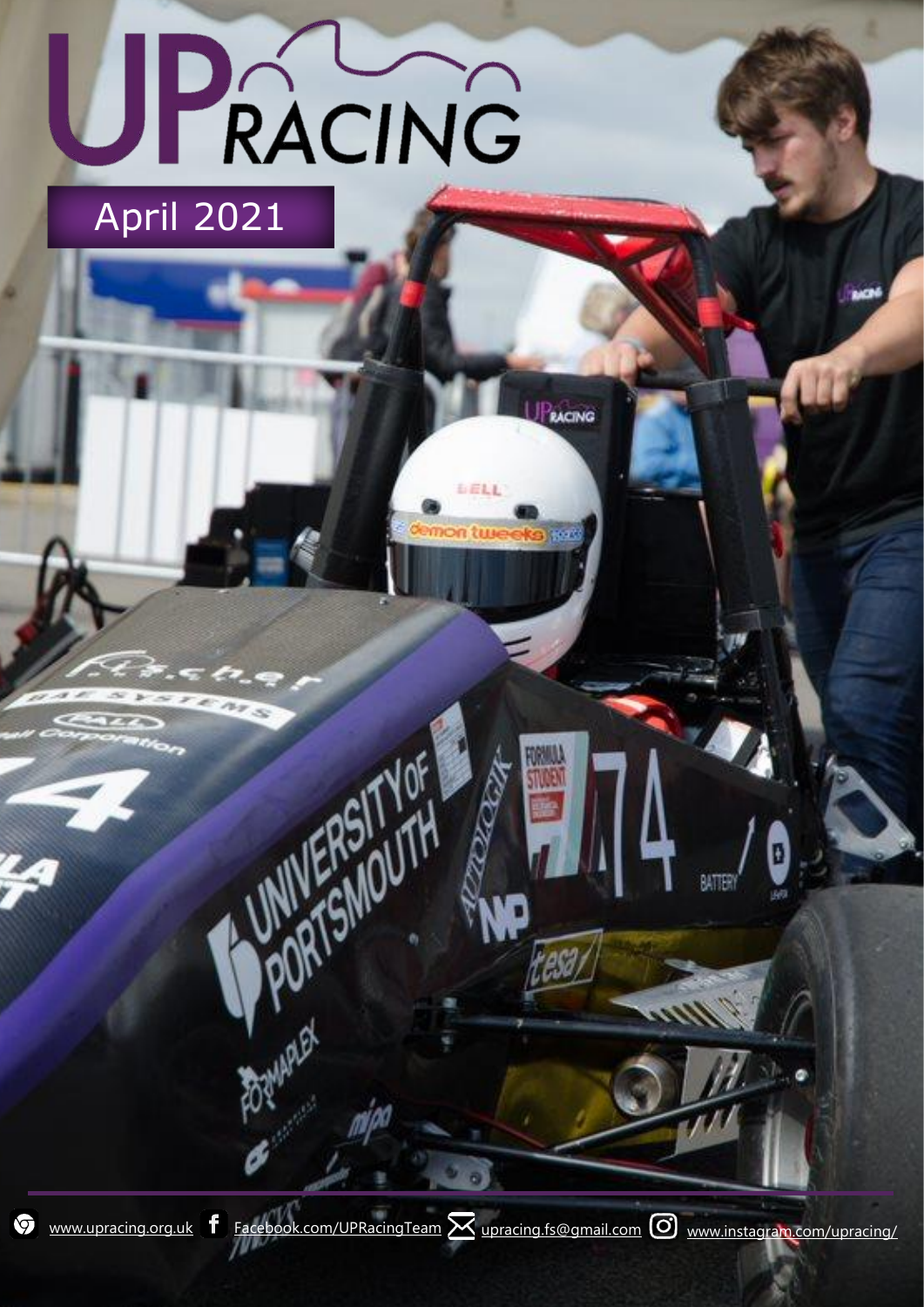

**April 2021**

#### **Welcome**

This month we have welcomed the new Team and Vice Team Lead, Tom Forrest and Will Grover, for UPR-14. With both Tom and Will returning from placements it will be exciting to see what they can bring to the team with the lessons they have gained in their year out.

We have also had some Preliminary Design reviews over the easter break which allowed us to see the progress that has been made and where improvements need to be implemented for us to achieve the best result.

### **Design – Brakes**

#### **This month:**

- **Design – Suspension, Steering and Brakes**
- **Preliminary Design Review**
- **Vice Team Lead 2021/22**
- **Team Lead 2021/22**

*The braking system this year has seen a shift from exotic and high-performance carbon ceramic discs to more reliable and suitable steel discs. This is mainly due to steel discs being better suited to the car's racing profile and provide greater ease when it comes to maintenance and use.*

*However, for this switch, a justification for the material and design choice was necessary. This involved the research and consolidation of previous year's work and calculations as a starting point. The CAD model of the discs also had to be updated to make for easy adjustments and potential design changes. After which, FEA and thermal analysis could be conducted and the results interpreted in order to validate all design choices.*

*With the current goal being to take these results, refine the design and testing parameters for an improved FEA analysis and then continue this repeated approach until satisfactory justification is acquired. This is mainly due to the complex maintenance and use of the carbon ceramic discs and that the performance gains were either never fully realised thanks to the racing profile of the car or negligible in its overall performance.*



*-Tom Hayes – Suspension, Steering and Brakes Member*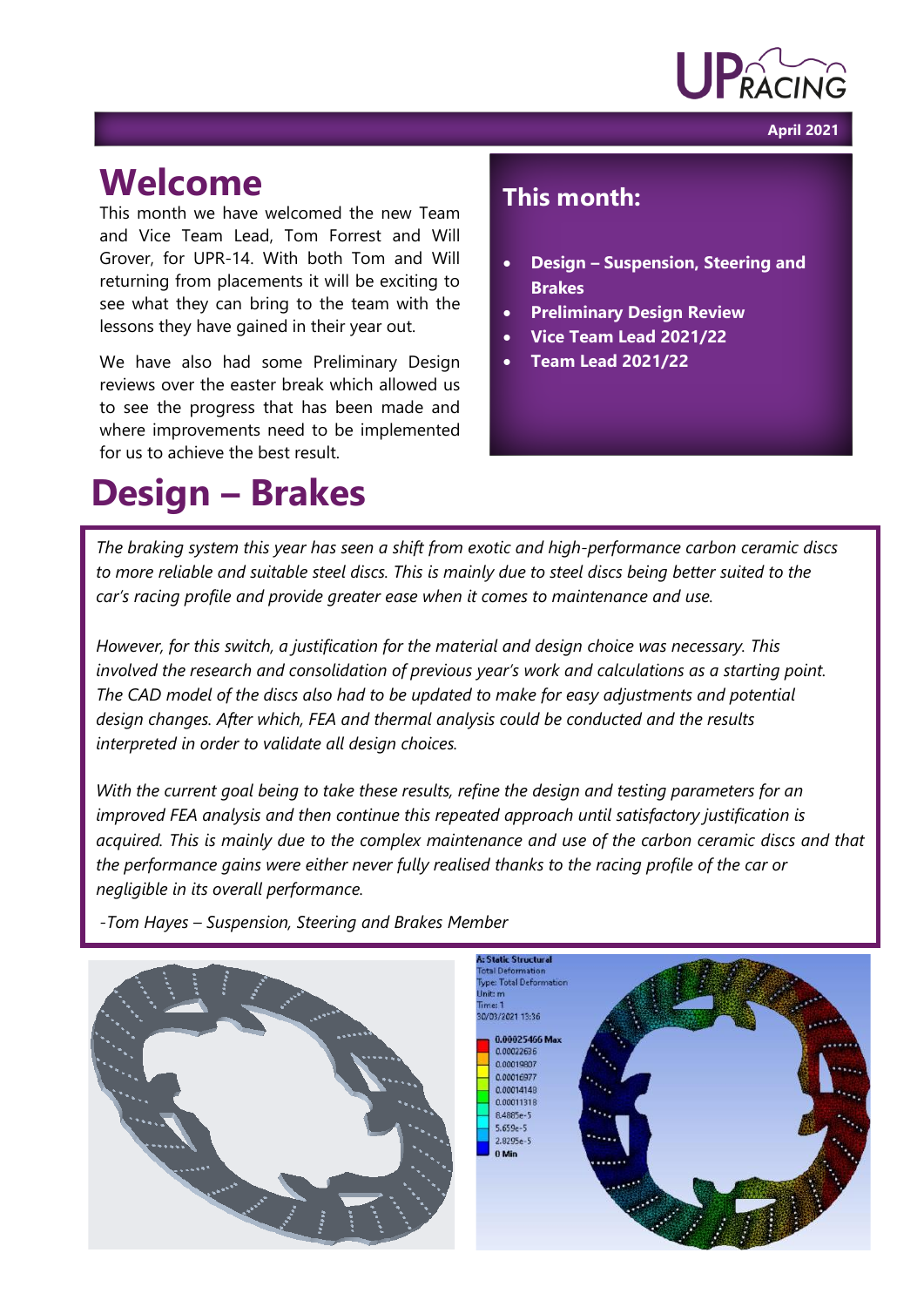## **Design Review**

*Over the Easter break the team conducted a set of Preliminary Design reviews (PDRs). These reviews gave us the opportunity to check that all parts were being designed with the rules and individual specifications in mind. The reviews took place over 3 days, with each member presenting their part to the leadership team for review. I would like to thank all members of the team who gave up time in their holidays to come along and present or review, I would also like to thank Kevin Falck for sitting in and offering expert industry advice while looking over our designs.*

*The PDRs are just one part of the design process which we are constantly working to improve, and we are hoping to conduct a more in-depth Critical Design Review in the coming weeks. This will allow us to bring all the systems in the design together to ensure they all work as one.*



*-Duncan Codd ~ Design Lead*



#### **Vice Team Lead 2021/22**

*I learnt about Formula Student back in 2016 during a school visit to the University of Portsmouth. As an avid automotive enthusiast, I immediately gained interest in the team and strived to be a part of it. I was given the opportunity within the Chassis Design division to develop the rear bulkhead design for UPR-12 in 2019. As a Product Design and Innovation student, I felt lucky to have been given this opportunity as it exposed me to design problems in engineering that I was used to solving from a different perspective. I gained* 



*many useful skills through working with a great array of students from a variety of courses and backgrounds.*

*This year I am on Industrial placement with Bucher Municipal. Working as an Undergraduate Mechatronics Engineer, focusing on designing and prototyping solutions for municipal utility vehicles and sweepers. Working in industry has further developed my skills in CAD, time management and engineering practices. As Vice lead, I want to share the knowledge and experience I have picked up along the way and ensure students can benefit by being part of a friendly, inclusive, and enthusiastic team environment.* 

*I look forward to returning next year, meeting new and familiar faces, and I hope that despite the challenges we have faced this previous year, we can be competitive and deliver a successful car for UPR-14.*

*-William Grover ~ Vice Team Lead 2021/22*